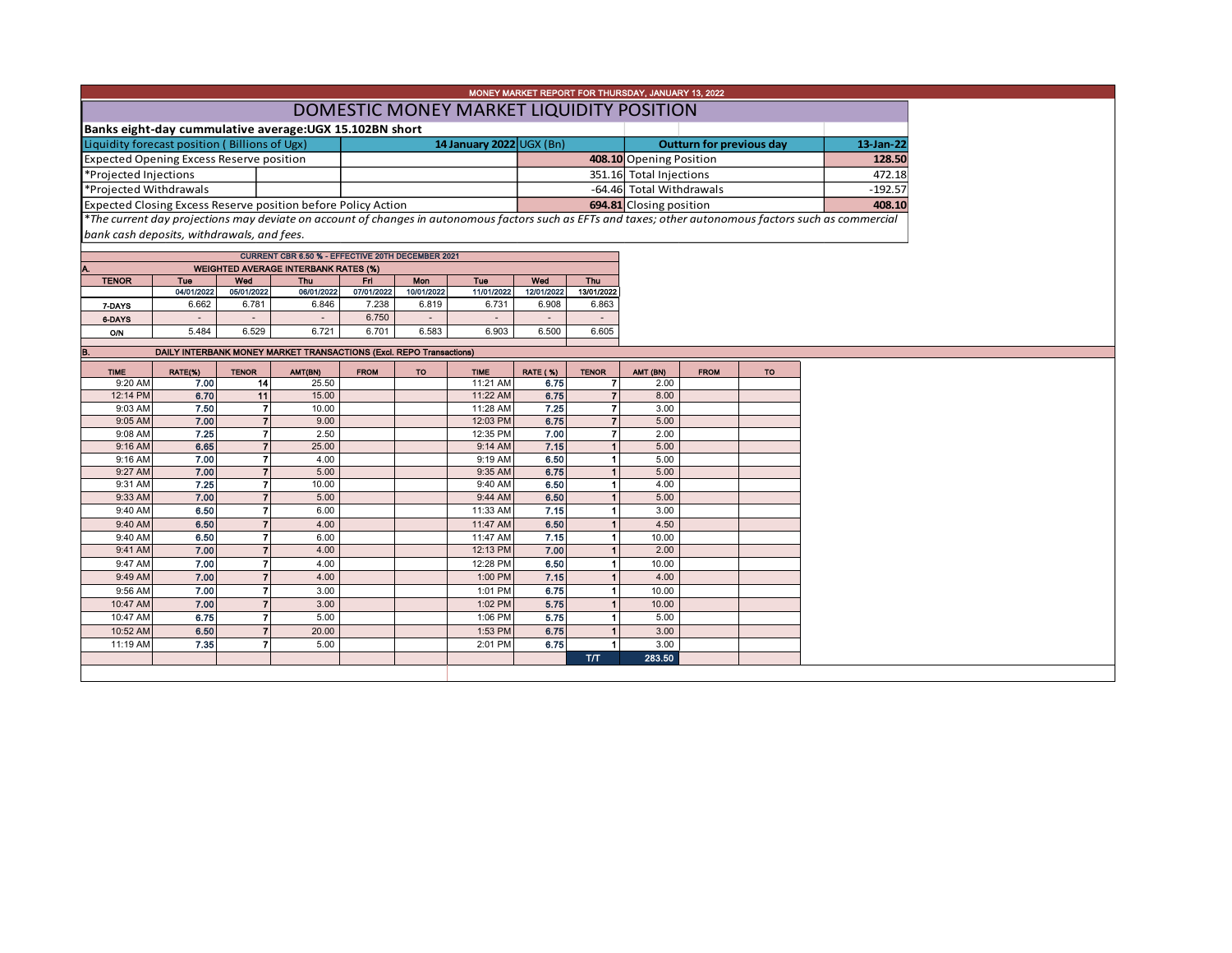**CBR AND THE 7- DAY WAR INTERBANK RATES** 



| <b>DATE</b>            | u u t                    | <b>THUR</b> | <b>THUR</b> | <b>THUR</b> | <b>THUR</b> | <b>THUR</b> | <b>THUR</b> | <b>THUR</b> | <b>THUR</b> | <b>THUR</b> | <b>TOTAL</b> |
|------------------------|--------------------------|-------------|-------------|-------------|-------------|-------------|-------------|-------------|-------------|-------------|--------------|
|                        | 20-Jan-22                | 27-Jan-22   | 03-Feb-22   | 10-Feb-22   | 24-Feb-22   | 03-Mar-22   | 10-Mar-22   | 31-Mar-22   | 04-Aug-22   | 18-Aug-22   |              |
| <b>REPO</b>            | $\overline{\phantom{a}}$ |             |             |             | $\sim$      |             |             |             |             |             |              |
| <b>REV REPO</b>        |                          |             |             |             |             |             |             |             |             |             |              |
| <b>BOU BILL/DEPO A</b> | 17.00                    | 103.50      | 29.20       | 20.00       | 10.00       | 2.30        | 5.60        | 5.09        | 33.00       | 26.60       | 252.29       |
| <b>TOTALS</b>          | 17.00                    | 103.50      | 29.20       | 20.00       | 10.00       | 2.30        | 5.60        | 5.09        | 33.00       | 26.60       | 252.29       |

Total O/S Deposit Auction & BOU Bill balances held by BOU up to 18 AUGUST 2022: UGX 252 BN

Total O/S Repo, Reverse Repo, BOU Bill balances held by BOU: UGX 252 BN

|                                                                | (EI) STOCK OF TREASURY SECURITIES                                                     |                 |                     |                     | Eii)<br><b>MONETARY POLICY MARKET OPERATIONS</b> |                                        |               |            |              |                |  |  |  |  |
|----------------------------------------------------------------|---------------------------------------------------------------------------------------|-----------------|---------------------|---------------------|--------------------------------------------------|----------------------------------------|---------------|------------|--------------|----------------|--|--|--|--|
|                                                                | LAST TBIILS ISSUE DATE: 06-JANUARY-2022                                               |                 |                     |                     |                                                  | (VERTICAL REPOS, REV-REPOS & BOU BILL) |               |            |              |                |  |  |  |  |
|                                                                | On-the-run O/S T-BILL STOCKs (Bns-UGX)                                                |                 | 7.054.97            | 14/01/2022          | OMO                                              | <b>ISSUE DATE</b>                      | <b>AMOUNT</b> | <b>WAR</b> | <b>RANGE</b> | <b>TENOR</b>   |  |  |  |  |
|                                                                | On-the-run O/S T-BONDSTOCKs(Bns-UGX)                                                  |                 | 22,077.48           |                     | 14/01/2022 BOU BILL                              | $09$ -Dec                              | 40.05         | 7.012      |              | 28             |  |  |  |  |
| <b>BOU BILL</b><br>29,132.45<br>TOTAL TBILL & TBOND STOCK- UGX |                                                                                       |                 |                     |                     |                                                  | 09-Dec                                 | 19.20         | 7.149      |              | 56             |  |  |  |  |
| O/S=Outstanding                                                |                                                                                       | <b>BOU BILL</b> | 09-Dec              | 26.60               | 9.701                                            |                                        | 252           |            |              |                |  |  |  |  |
| <b>YTM (%)</b><br><b>TOTAL STOCK</b><br><b>MATURITY</b>        |                                                                                       |                 | <b>CHANGE IN</b>    |                     | <b>REPO</b>                                      | 09-Decl                                | 953.00        | 6.500      |              |                |  |  |  |  |
|                                                                | (BN UGX)                                                                              | AT CUT OFF*     | YTM (+/-)           |                     | <b>REPO</b>                                      | 10-Dec                                 | 112.00        | 6.500      |              | 6              |  |  |  |  |
| 91                                                             | 112.21                                                                                | 6.501           | 0.000               |                     | <b>BOU BILL</b>                                  | 16-Decl                                | 5.51          | 7.016      |              | 84             |  |  |  |  |
| 182                                                            | 434.24                                                                                | 8.400           | $-0.065$            |                     | <b>BOU BILL</b>                                  | 16-Decl                                | 19.78         | 7.143      |              | 56             |  |  |  |  |
| 364                                                            | 6,508.52                                                                              | 10,400          | $-0.004$            |                     | <b>BOU BILL</b>                                  | 16-Dec                                 | 45.08         | 6.998      |              | 28             |  |  |  |  |
| 2YR                                                            | 257.11                                                                                | 11.000          | 1.000               |                     | <b>REPO</b>                                      | 16-Dec                                 | 423.00        | 6.500      |              |                |  |  |  |  |
| 3YR                                                            |                                                                                       | 13.100          | 1.710               |                     | <b>REPO</b>                                      | $17$ -Dec                              | 160.00        | 6.500      |              | 6              |  |  |  |  |
| 5YR                                                            | 1.119.91                                                                              | 14.390          | 1.390               |                     | <b>REVREPO</b>                                   | 21-Dec                                 | 192.00        | 6.500      |              |                |  |  |  |  |
| 10YR                                                           | 10,405.20                                                                             | 14.000          | 0.261               |                     | <b>REPO</b>                                      | 23-Dec                                 | 251.00        | 6.500      |              |                |  |  |  |  |
| 15YR                                                           | 8,486.42                                                                              | 15.900          | 0.400               |                     | <b>REPO</b>                                      | 27-Dec                                 | 247.00        | 6.500      |              | 3              |  |  |  |  |
| 20YR                                                           | 1.808.84                                                                              | 15.900          | 0.400               |                     | <b>REPO</b>                                      | 30-Decl                                | 366.50        | 6.500      |              |                |  |  |  |  |
|                                                                | Cut OFF is the lowest price/ highest yield that satisfies the auction awarded amount. |                 |                     |                     | <b>REPO</b>                                      | 31-Dec                                 | 392.00        | 6.500      |              | 3              |  |  |  |  |
| <b>REPO</b>                                                    |                                                                                       |                 |                     |                     |                                                  | $05 - Jan$                             | 273.00        | 6.500      |              |                |  |  |  |  |
|                                                                |                                                                                       |                 |                     |                     | <b>BOU BILL</b>                                  | $06$ -Jan                              | 9.95          | 6.906      |              | 28             |  |  |  |  |
|                                                                |                                                                                       |                 | <b>BOU BILL</b>     | $06$ -Jan $\vert$ - | 2.28                                             | 7.149                                  |               | 56         |              |                |  |  |  |  |
|                                                                |                                                                                       | <b>BOU BILL</b> | $06$ -Jan $\vert$ - | 5.09                | 7.452                                            |                                        | 84            |            |              |                |  |  |  |  |
|                                                                |                                                                                       | <b>REPO</b>     | 06-Jan              | 374.00              | 6.500                                            |                                        |               |            |              |                |  |  |  |  |
|                                                                |                                                                                       |                 |                     |                     | <b>REVREPO</b>                                   | $11 - Jan$                             | 185.00        | 6.500      |              | $\overline{2}$ |  |  |  |  |
|                                                                |                                                                                       |                 |                     |                     |                                                  | WAR-Weighted Average Rate              |               |            |              |                |  |  |  |  |